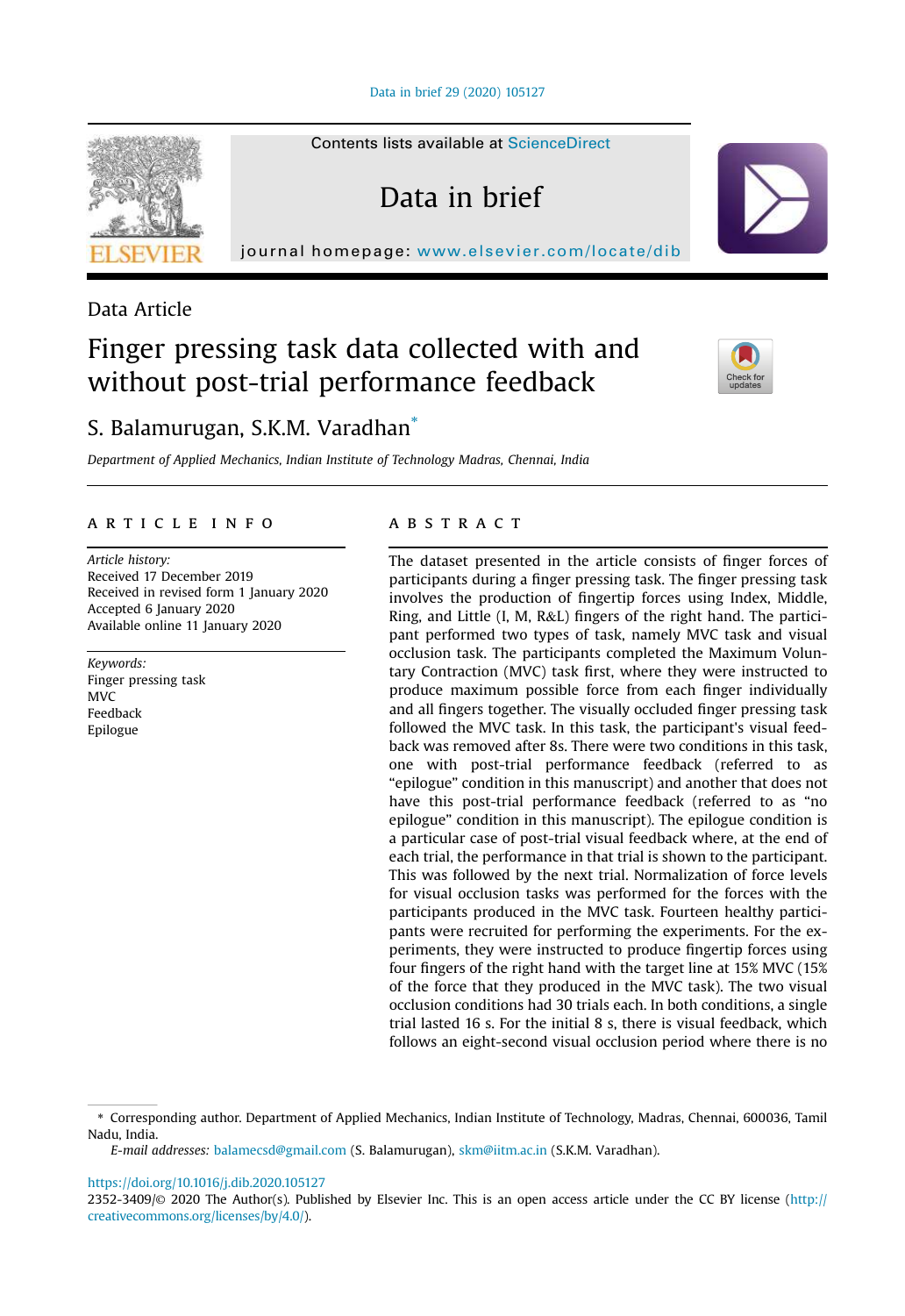visual feedback. The dataset consists of three files; the first file has the data of Maximum Voluntary Contraction (MVC) data, the second file has the data for the "without epilogue" condition, and the third file has the data of "epilogue" case.

© 2020 The Author(s). Published by Elsevier Inc. This is an open access article under the CC BY license (http://creativecommons. org/licenses/by/4.0/).

#### Specifications Table

| Subject                        | Behavioral Neuroscience                                                                                                                                                               |
|--------------------------------|---------------------------------------------------------------------------------------------------------------------------------------------------------------------------------------|
| Specific subject area          | Motor control                                                                                                                                                                         |
| Type of data                   | Fingertip pressing force data                                                                                                                                                         |
| How data were acquired         | The data was acquired using PCB force sensors (PCB Piezotronics INC, NY, USA) and Nano                                                                                                |
|                                | 17 force/torque sensors (ATI Industrial Automation, Garner NC, USA). Customized                                                                                                       |
|                                | software was developed using LabVIEW to collect the data from the sensors at 200Hz.                                                                                                   |
| Data format                    | Raw data in CSV format, MAT files. Raw data of the entire experiment is provided.                                                                                                     |
| Parameters for data collection | The data has three files for different conditions. The first file has MVC data, the second<br>file contains data for without epilogue case, and the third file contains data for with |
|                                | epilogue case. For all three cases, experiments performed were different. Hence                                                                                                       |
|                                | fingertip forces and conditions can be considered as two factors.                                                                                                                     |
| Description of data collection | Participants performed fingertip pressing tasks on force sensors through the course of                                                                                                |
|                                | the experiments. For the MVC task, each participant performed ten trials. The MVC task                                                                                                |
|                                | is followed by the visual occlusion task that has two conditions, without epilogue and<br>with the epilogue. They performed 30 trials each for both the cases. This experiment was    |
|                                | performed to explore the learning achieved in the finger force production task when                                                                                                   |
|                                | provided with the epilogue.                                                                                                                                                           |
|                                | Direct URL to data: https://doi.org/10.17632/7d8rm729z4.2                                                                                                                             |
| Data source location           | Institution: Indian Institution of Technology Madras                                                                                                                                  |
|                                | City: Chennai                                                                                                                                                                         |
|                                | Country: India                                                                                                                                                                        |
| Data accessibility             | Repository name: Mendeley Data                                                                                                                                                        |
|                                | Data identification number: 10.17632/7d8rm729z4.2                                                                                                                                     |
|                                | Direct URL to data: https://doi.org/10.17632/7d8rm729z4.2                                                                                                                             |
| Related research article       | Preprint: Balamurugan S, Dhanush Rachaveti, and Varadhan SKM (Corresponding                                                                                                           |
|                                | Author), Role of post-trial visual feedback on unintentional force drift during isometric                                                                                             |
|                                | finger force production tasks, bioRxiv, https://doi.org/10.1101/864413                                                                                                                |

#### Value of the Data

 The data can help in understanding how fingertip forces change during two conditions, i.e., with and without post-trial visual feedback (epilogue).

 $\bullet$  The dataset presented in the article can help people working in fields such as finger mechanics, neural control & modeling, and cognitive aspects of learning, such as memory consolidation  $[1-8]$ .

 The data is valuable since it provides feedback of fingertip force produced by all the four fingers along with a particular case of post-trial visual feedback, i.e., epilogue.

• The data can also be used to understand the spectral characteristics of fingertip forces  $[9-11]$  in the two conditions.

# 1. Data description

The dataset presented in the article comprises three files namely MVC task, Without epilogue task and With epilogue task. The first file is a CSV file that contains Maximum Voluntary Contraction (MVC) forces of Index, Middle, Ring, Little fingers individually and all the four fingers together for each participant. The dimension of the file is 15 rows x 6 columns, where the first row of the file gives details about the participant ID and finger used for force production. The first column of the file represents the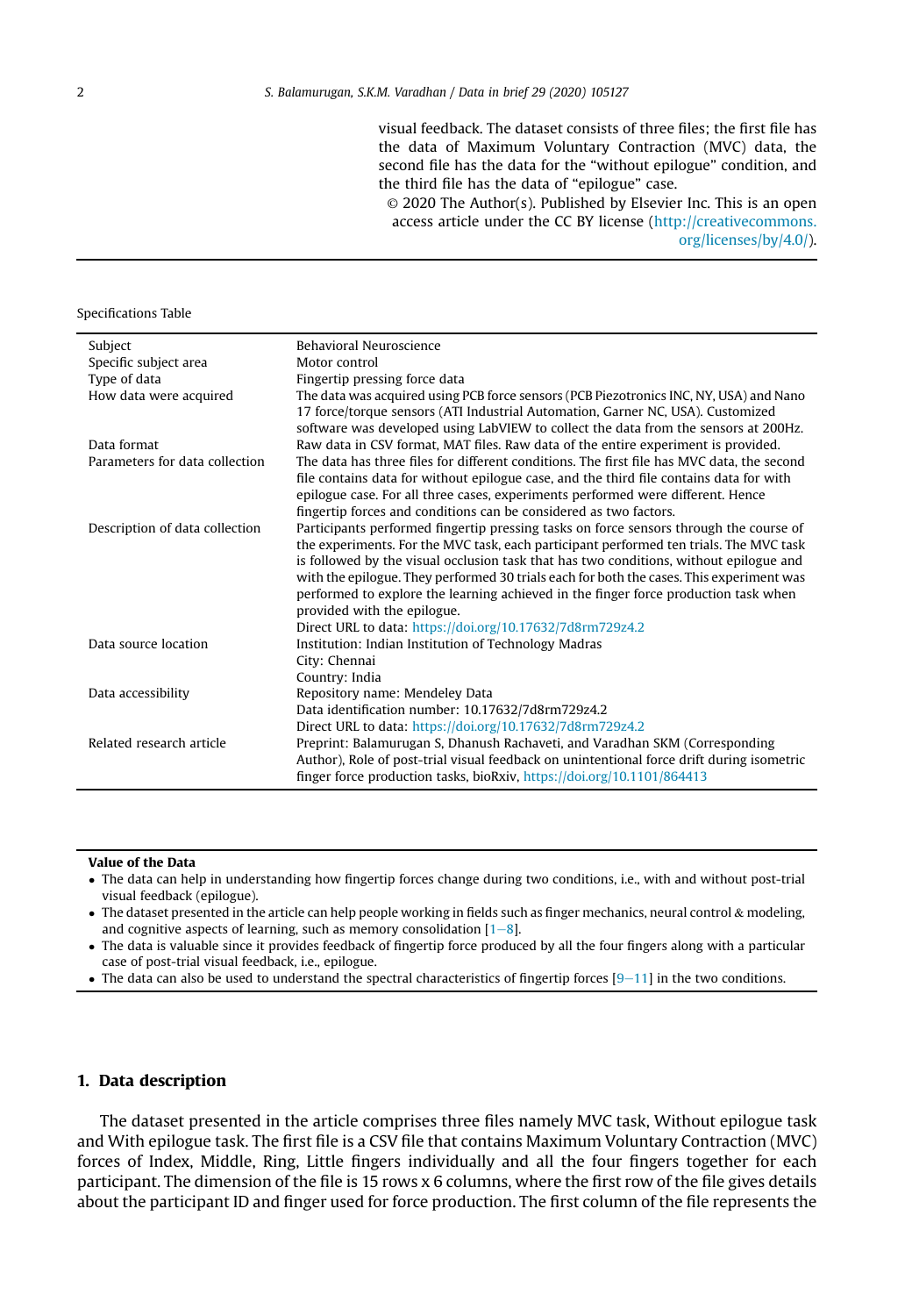#### Table 1

Represents the data arrangement for the MVC task performed by all subjects. It has 6 columns and 14 rows in total.

| Column Number   | Representation of the column                 |
|-----------------|----------------------------------------------|
| Column number 1 | Represents participant ID                    |
| Column number 2 | Represents MVC force of the index finger     |
| Column number 3 | Represents MVC force of the middle finger    |
| Column number 4 | Represents MVC force of the ring finger      |
| Column number 5 | Represents MVC force of the little finger    |
| Column number 6 | Represents MVC force of all fingers together |

#### Table 2

Represents the sample data in MVC task data.

| Sample Data | Representation of the data                                 |
|-------------|------------------------------------------------------------|
| 35.46       | Represents the force produced by the participant in Newton |
| 1345        | Represents the force produced by the participant in Newton |

Participant ID, the second column represents the data of MVC force from the index finger, the third column represents data from the middle finger, the fourth column represents data from the ring finger, and the fifth column represents data from the little finger. The sixth column represents the MVC force when all four fingers produce force and the representation of data of the MVC task is shown in Table 1. The data in the MVC task data represents the force in Newton, and sample data can be seen in Table 2.

The dimension of the without epilogue task (second file) and with epilogue task (third file) is 14 cell  $\times$  30 cell .MAT file. MAT extension files are the binary data container format that the Matlab program uses and was developed by Mathworks. MAT files are categorized as data files that can include variables, functions, arrays and other information. MAT files can be saved in a variety of formats as long as users choose to save them in a version that belongs to the MATLAB Preferences. However, the.MAT file can also be opened using open-source platforms such as Python and GNU Octave. They have data of 30 trials (rows) performed by all 14 subjects (column) for the with and without epilogue conditions. Each column represents data from one participant. For example, column one corresponds to participant one; column two corresponds to participant two, and so on. Each row corresponds to a trial number, i.e., the 28th row has the data of participants corresponding to the 28th trial. Each cell of the second and third file has 4 columns with the columns one to four representing the force data from the index, middle, ring, and little fingers respectively. Each column had 3200 rows that correspond to data collected for 16 seconds sampled at 200 Hz ( $16 \times 200 = 3200$  data points). Like the MVC task data, the data of the visual occlusion task is also measured in Newton. The data file is organized within the root folder named with the type of task performed, namely MVC task, without epilogue task, and with epilogue task. The experimental apparatus is illustrated in Fig. 1. The visual representation of a single complete trial (as seen by the participant during the trial) is shown in Fig. 2. The representation of the post-trial epilogue is shown in Fig. 3. The details of the experiment containing trial duration, number of trials are shown in Table 3.

## 2. Experimental design, materials, and methods

## *2.1. Statement of ethics and recruitment of participants*

Fourteen healthy right-hand dominant participants (8 male and 6 female, mean  $\pm$  standard deviation:  $23 \pm 2.96$  years) volunteered to participate in the experiment. The experiments excluded participants with any history of musculoskeletal or neurological illness. The participants were right handed according to self-reported hand choice for writing and eating. Institutional ethics committee of IIT Madras approved the experimental procedures (Approval number: IEC/2016/02/VSK-8/18. Full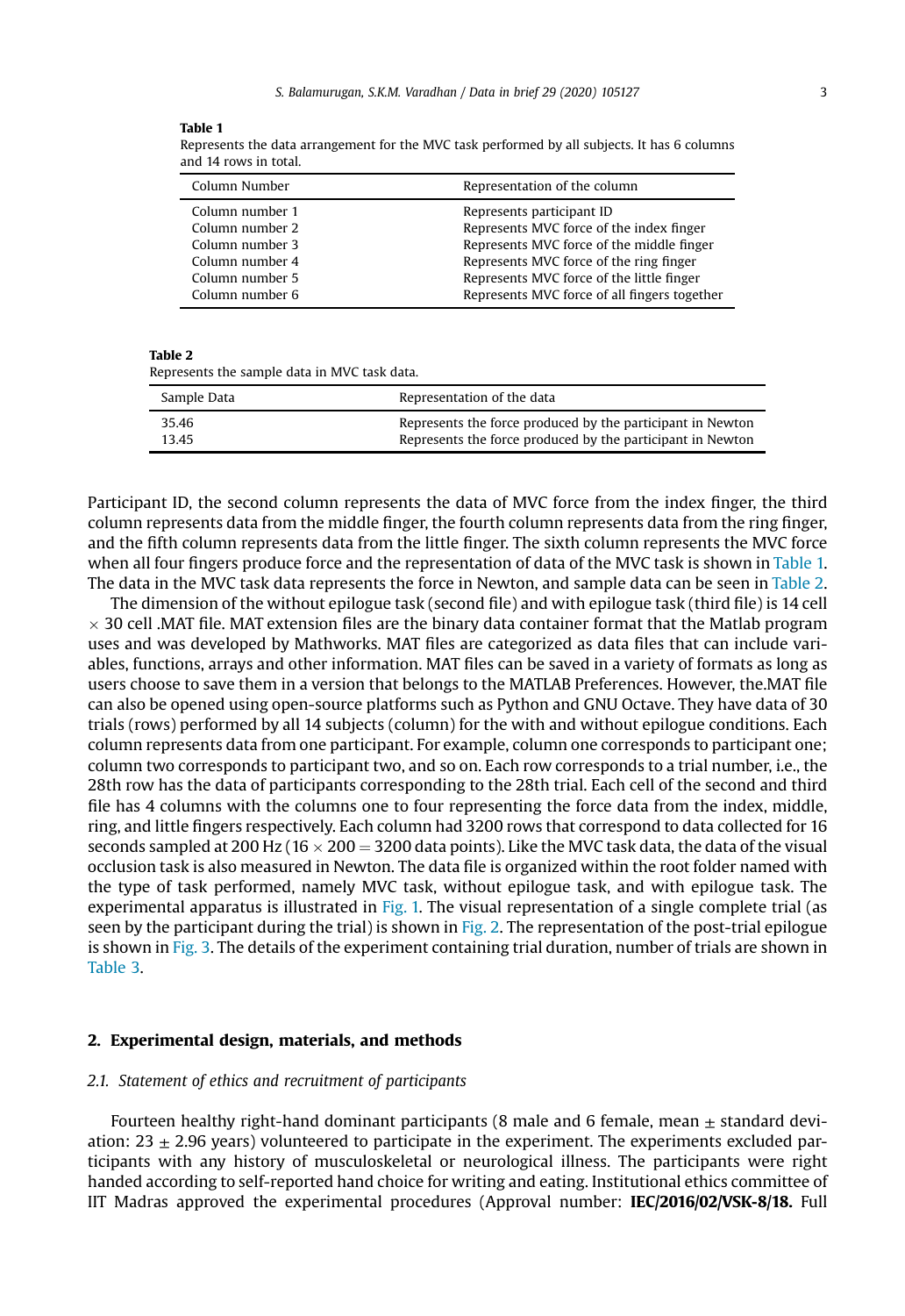

Fig. 1. Schematic diagram of the experimental setup. The experimental setup used in the experiment consists of two different sets of sensors for each of the four digits (I-Index, M-Middle, R-Ring, and L-Little). These sets of sensors were PCB 208C02 single-axis strain gauge sensors and Nano 17, six-axis strain gauge force sensors. Both the sensor sets were fixed to their respective tables separately. The strain gauge sensors were used in a Maximum Voluntary Contraction (MVC) task to measure the maximum value of force produced by each finger. The Nano 17 sensors were used to measure forces in the visual occlusion experiment. The participant's palm rested on a wedge after restraining the forearm and wrist movement with Velcro straps. Participants were instructed to maintain the normal isometric forces of I, M, R, and L fingers over the solid horizontal line between the boundaries of the dotted lines.

name of the committee that granted the approval: Institutional ethics committee of Indian Institute of Technology Madras). All experimental sessions followed the procedures approved by the Institutional ethics committee of IIT Madras. All participants provided written informed consent before the start of the experiment. All participants were naive to the purpose of the experiment. Participants were provided INR 500 as compensation for their time and effort. An experimental session lasted approximately  $1.5-2$  hours.



Fig. 2. The Visual representation of feedback shown during a trial in both visual occlusion tasks. The feedback shown to the participants consists of a solid horizontal line representing 15% of their MVC, computed during the MVC task with 12.5% and 17.5% MVCs as the operating margin. The performance of the fingertip forces between the operating margins is considered to be acceptable. The total duration of the task is 16 seconds with visual feedback ON for the first 8 s, followed by the visual feedback OFF for the final 8 seconds of the task. The color lines indicate the forces produced by the respective fingers I, M, R, and L. This online feedback shown to the participants remains the same for both, with the epilogue and without the epilogue conditions. Y-axis represents the isometric force produced by each finger normalized for their respective MVCs, while the X-axis shows the total duration of the task.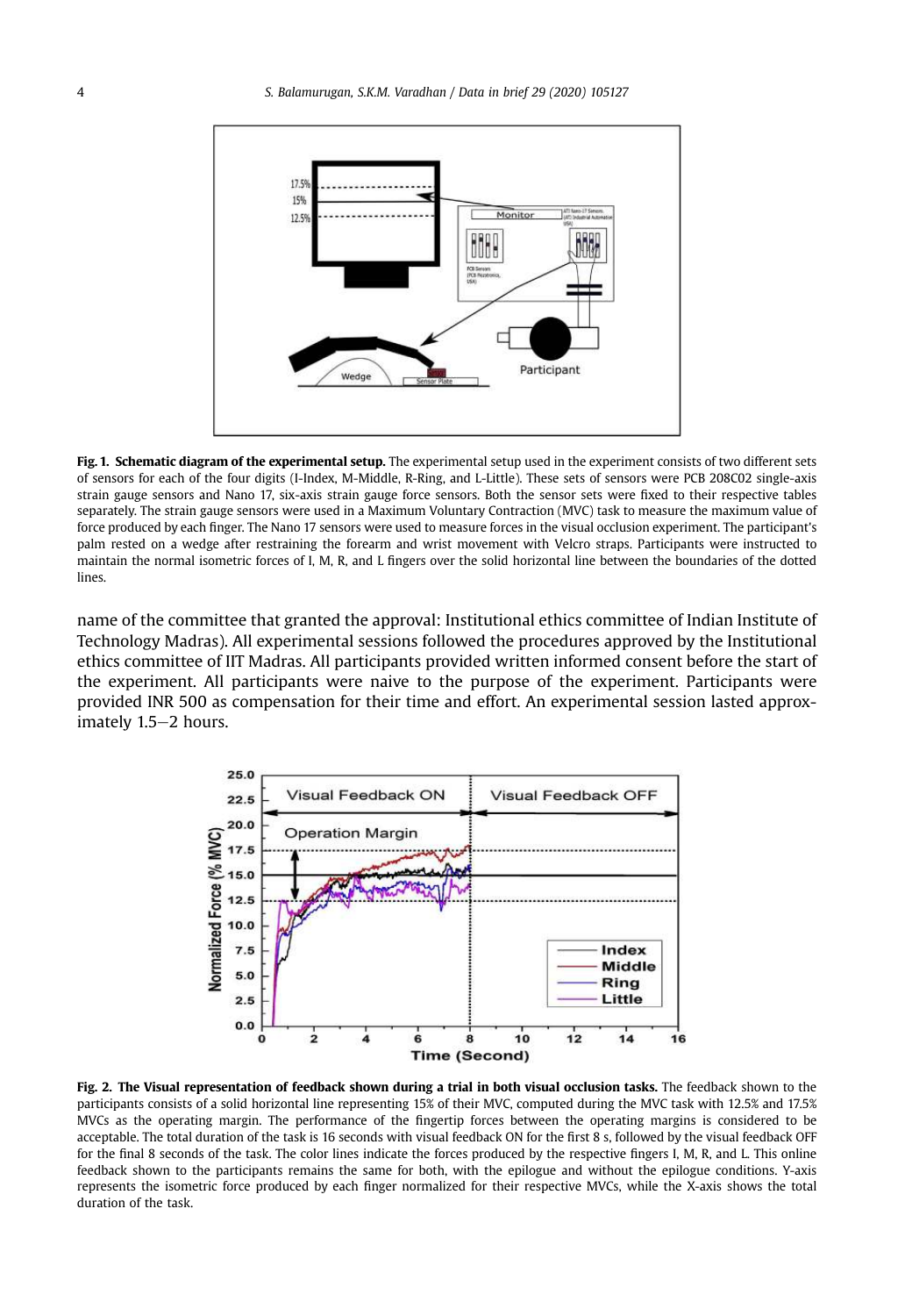

Fig. 3. The Visual representation shown to the participant after each trial in the visual occlusion task with the epilogue. The feedback shown to participants at the end of each trial in the condition involving epilogue. The total duration of the task is 16 seconds with visual feedback ON for the first 8 s, followed by the visual feedback OFF for the final 8 seconds of the task. The difference between the epilogue and the non-epilogue condition is that the epilogue condition involves post-trial feedback of the justconcluded trial, while for non-epilogue condition, there is no post-trial feedback. The post-trial feedback was shown for 29 trials (excluding the first trial). The color lines indicate the forces produced by the respective fingers I, M, R, and L. Y-axis represent the isometric force produced by each finger normalized for their respective MVCs, while the X-axis shows the total duration of the task.

#### *2.2. Experimental setup*

The apparatus used in the experiment consists of two different sets of sensors, PCB 208C02 sensors (PCB Piezotronics INC, NY, USA) with amplifiers 482C05 and Nano 17 sensors (ATI Industrial Automation, NC, USA). Each sensor set has four sensors each, for four digits (I-Index, M-Middle, R-Ring, and L-Little). Both the sensor sets were fixed to their respective tables separately. PCB sensors were used for the Maximum Voluntary Contraction (MVC) task, where the maximum value of force produced by each of the fingers individually and all fingers collectively were measured. The Nano 17 sensors were used to measure force in the visual occlusion experiment that requires measurement of forces with considerably lower magnitude. A wooden wedge was placed under the participant's palm for supporting the hand. The participant's forearm and the wrist were fixed to the table using Velcro straps before the commencement of the experiment. The diameter of each of the ATI Nano 17 sensor is 17 mm, and the PCB 208C02 sensor is 15.88 mm. The center to center distance of the four sensors was 25 mm. Sensor position was adjusted in the anterior-posterior direction depending on participant's finger length. 100 grit sandpaper was used on the contact surface of all sensors to increase the friction between the digits and sensors. Participants received visual feedback of the applied load force of all fingers (Index, Middle, Ring, and Little) on a 17-inch LCD monitor placed at a distance of approximately 75cm. Participants were seated comfortably in a chair with their right forearm resting on top of the table. They were asked to extend the fingers of their right hand and place the fleshy part of the distal phalanges facing downwards on the set of sensors, as shown in Fig. 1. Participants were instructed to keep their wrist in contact with the table, and their arm was wrapped with Velcro to avoid unwanted force production from the upper arm till the end of the experiment. All four fingers were placed on the designated

Table 3 Details about the tasks, number of trials and duration of each trial.

| Sl. No. | Task name                                  | Duration of each trial (Second) | No. of trials |
|---------|--------------------------------------------|---------------------------------|---------------|
|         | MVC task                                   | 10                              | 10            |
|         | Visual occlusion task without the epilogue | 16                              | 30            |
|         | Visual occlusion task with the epilogue    | 16                              | 30            |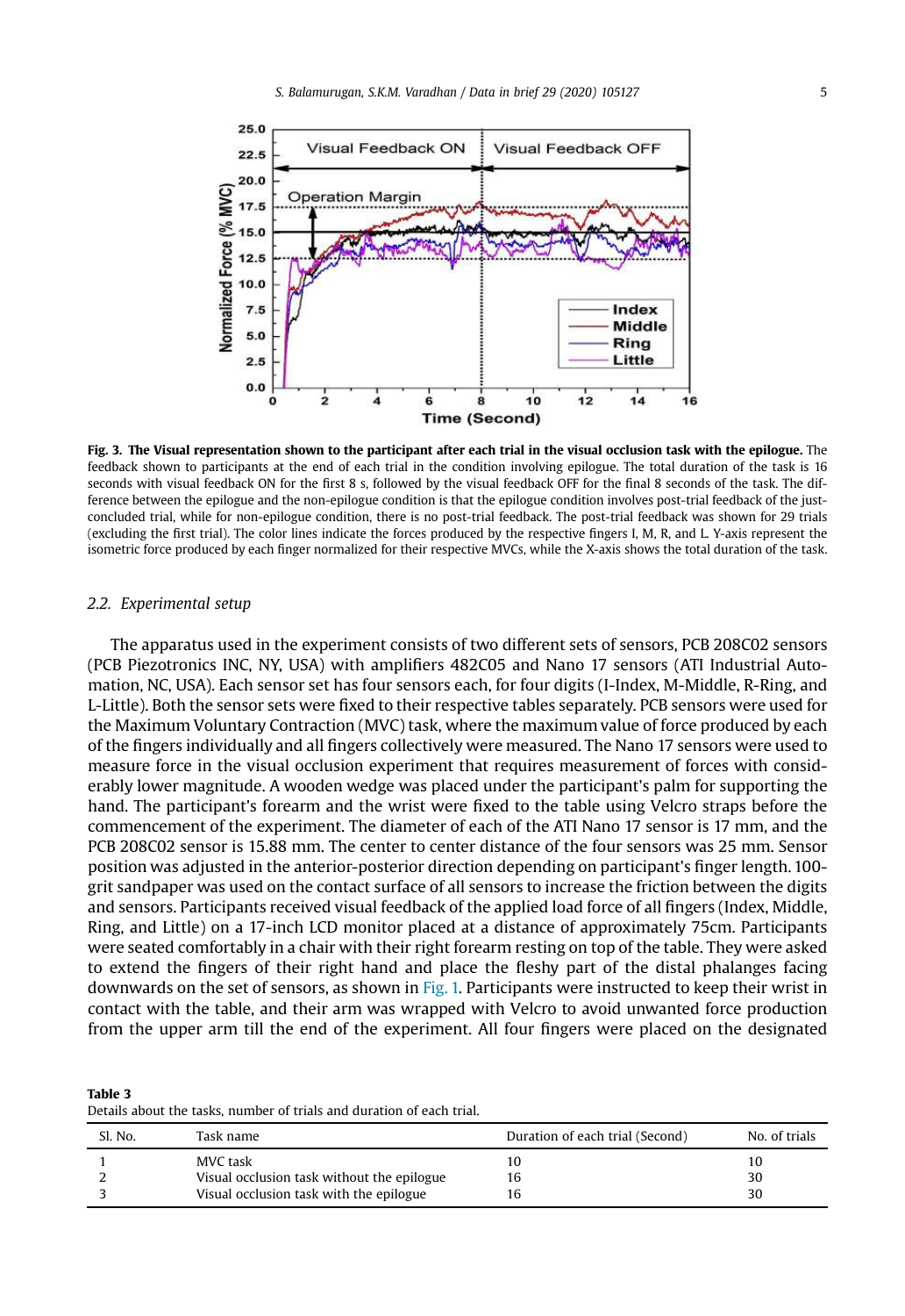sensor, and the participants were informed to alert the experimenter if they were facing discomfort at any point during the experimental period. Participants were given a briefing about the experiment before signing the informed consent form.

#### *2.3. Experimental tasks*

# *2.3.1. MVC task*

MVC task is used to find the maximum force that can be produced by each finger individually and collectively. In this task, the participant needs to perform 10 trials (2 with each finger individually and 2 using all the fingers collectively) with maximum voluntary contractions (MVC) to produce a maximal force that they could produce using the finger as instructed to them. The trials were performed in a sequence with 2 minutes of the rest interval. For every participant, the maximum force produced from the two trials is considered as the individual finger's MVC and is used for normalization in further experimentation.

## *2.3.2. Visual occlusion task without the epilogue*

In this task, participants were asked to match the force line at 15% of MVC by keeping their force values of fingers between the outer two dotted lines at 12.5 and 17.5% MVC. The total task duration was 16 seconds. After 8 seconds from the start of a trial, visual feedback was removed, and participants were instructed to produce finger forces with no visual feedback till the end of the trial, i.e., till 16th second. In the visual occlusion period, participants were instructed to try and maintain the force at the same level as they were producing just before the start of occlusion. The visual representation of a single complete trial in this task is shown in Fig. 2. Participants performed 30 trials in this condition.

# *2.3.3. Visual occlusion task with the epilogue*

This task is similar to the previous task, except that the participants will be provided with the epilogue of the recently concluded trial, before the start of the next trial. However, during experimentation, the visual feedback shown to the participant is the same as the previous task. The representation of the post-trial epilogue is shown in Fig. 3. This epilogue can be used to make corrections in the next trial. Participants performed 30 trials in total, with epilogue given for 29 trials (excluding the first trial). A 5-min break was enforced between the visual occlusion tasks. Additional breaks were given if participants requested.

#### *2.3.4. Software (LabVIEW) control*

A customized code in LabVIEW was used to collect the data for the finger pressing task using two different sets of sensors, PCB sensors (PCB Piezotronics INC, NY, USA) and Nano 17 sensors (ATI Industrial Automation, Garner NC, USA). An experimental trial lasts for 16 seconds, and the LabVIEW code collects the data of all fingertip forces during the complete course of the trial.

#### *2.3.5. Experimental protocol*

All participants completed the experiments in a single session with breaks in between the three tasks as well as individual trials. The MVC task involves 10 trials (2 trials for each finger individually and 2 trials for all fingers together) where the participants were instructed to produce the maximum possible force that can be produced by them. For each finger and all finger together, only the trial that has the maximum MVC force is considered and used for further experimentation. The MVC task is followed by the visual occlusion task, which involves force production using the index, middle, ring, and little finger together. Each participant has to produce 15% of the force that they produced during the MVC task for the visual occlusion task. This is performed for 60 trials (30 trials for without epilogue case and 30 trials for with epilogue case). The epilogue is a particular case of post-trial feedback, where the final outcome of the just-concluded trial is shown to the participants. For experiments without the epilogue, no post-trial feedback is shown to the participants, whereas for experiments involving epilogue, the epilogue of the just-concluded trial is shown. The details of the experiment containing trial duration, number of trials are shown in Table 3.